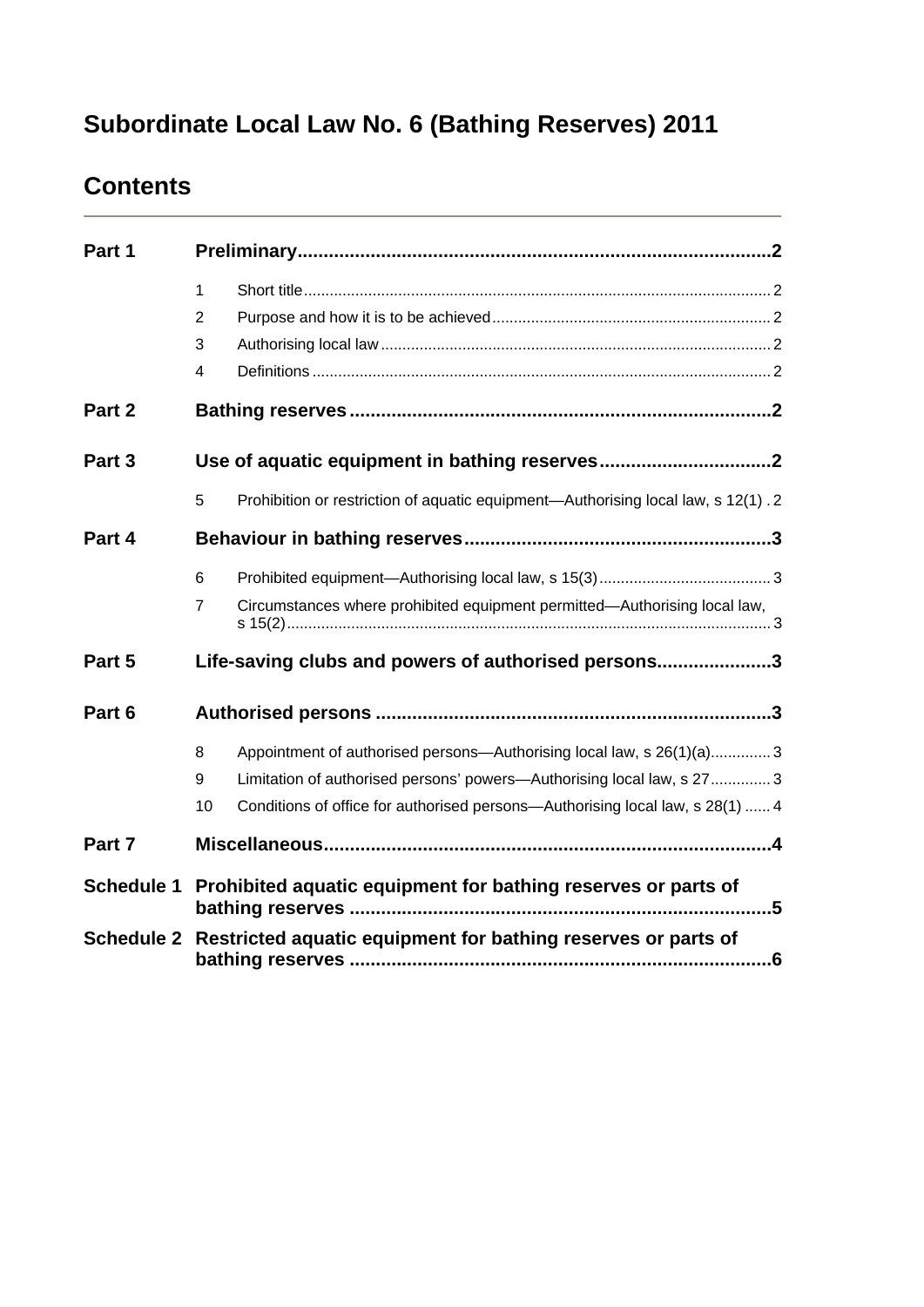### <span id="page-1-0"></span>**Part 1** Preliminary

#### <span id="page-1-1"></span>**1 Short title**

This subordinate local law may be cited as *Subordinate Local Law No. 6 (Bathing Reserves) 2011.*

#### <span id="page-1-2"></span>**2 Purpose and how it is to be achieved**

- (1) The purpose of this subordinate local law is to supplement *Local Law No. 6 (Bathing Reserves) 2011*, which provides for the orderly management and regulation of activities within bathing reserves placed under the local government's control.
- (2) The purpose is to be achieved by providing for—
	- (a) the regulation of the use of aquatic equipment within bathing reserves; and
	- (b) the appointment and powers of authorised persons to manage and enforce the regulation of conduct within bathing reserves.

#### <span id="page-1-3"></span>**3 Authorising local law**

The making of the provisions in this subordinate local law is authorised by *Local Law No. 6 (Bathing Reserves) 2011* (the *authorising local law*)*.* 

#### <span id="page-1-4"></span>**4 Definitions**

Particular words used in this subordinate local law have the same meaning as provided for in the authorising local law.

### <span id="page-1-5"></span>**Part 2 Bathing reserves**

*This part in the authorising local law does not contain any matters to be provided for by subordinate local law.* 

### <span id="page-1-6"></span>**Part 3 Use of aquatic equipment in bathing reserves**

#### <span id="page-1-7"></span>**5 Prohibition or restriction of aquatic equipment—Authorising local law, s 12(1)**

- (1) For section 12(1) of the authorising local law, the equipment mentioned in column 2 of schedule 1 is prohibited in the corresponding bathing reserve or part of a bathing reserve mentioned in column 1 of schedule 1.
- (2) For section 12(1) of the authorising local law, the equipment mentioned in column 2 of schedule 2 is restricted in the corresponding bathing reserve or part of a bathing reserve mentioned in column 1 of schedule 2, to the extent described in column 3 of schedule 2.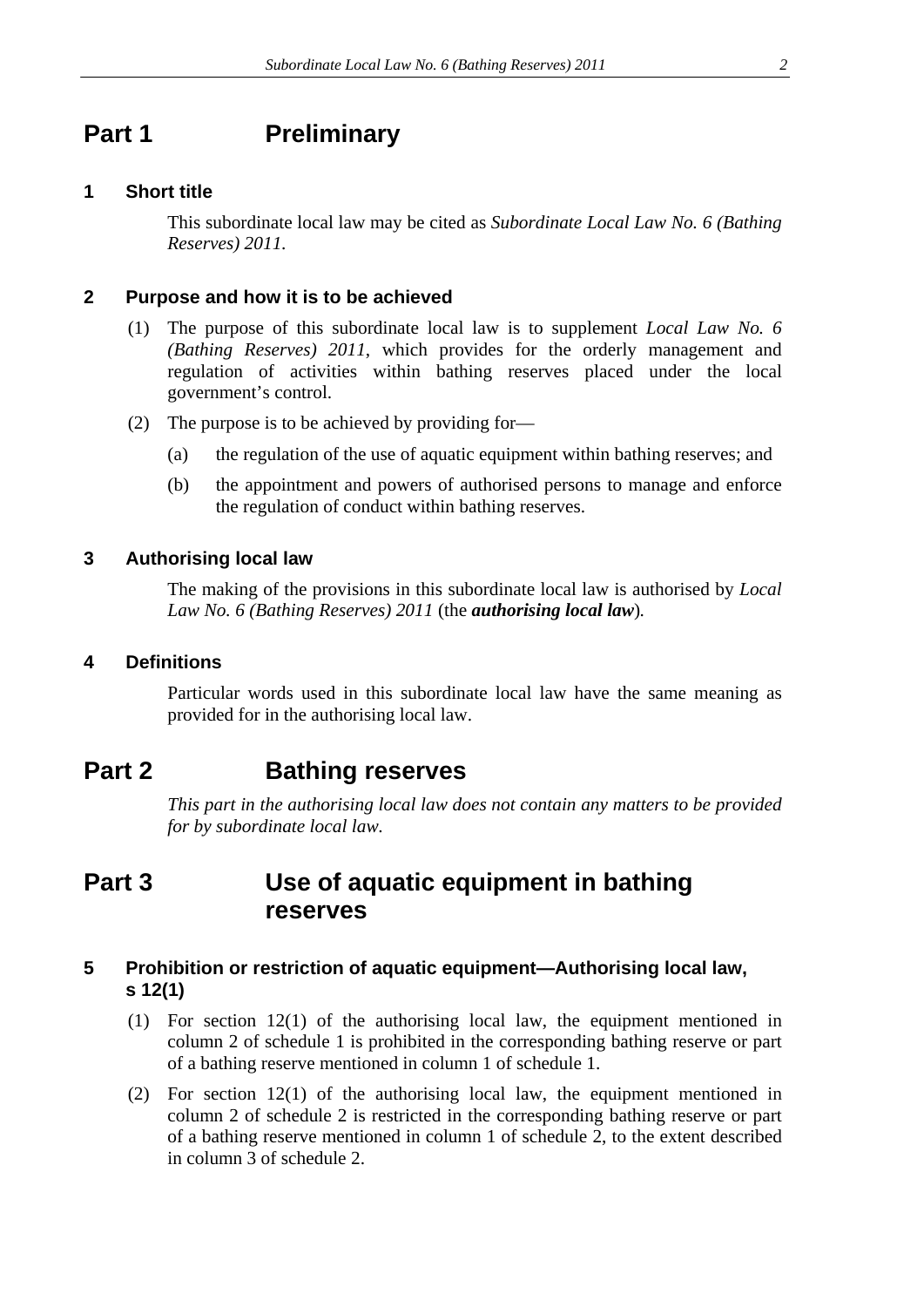### <span id="page-2-0"></span>**Part 4 Behaviour in bathing reserves**

#### <span id="page-2-1"></span>**6 Prohibited equipment—Authorising local law, s 15(3)**

For section 15(3) of the authorising local law, the following equipment is prohibited equipment—

- (a) a tent or beach shelter that covers more than  $4m^2$ ; and
- (b) a surfboard with sharp or broken edges; and
- (c) aquatic equipment with a projection which is liable to cause injury to a bather.

#### <span id="page-2-2"></span>**7 Circumstances where prohibited equipment permitted—Authorising local law, s 15(2)**

For section 15(2) of the authorising local law, the circumstances excluded from the application of the section are—

- (a) where the prohibited equipment is used during a competition or event approved by the local government; and
- (b) where the prohibited equipment is used for surveillance of a bathing reserve or to assist a bather in distress by a member of a life-saving patrol; and
- (c) where the use of the prohibited equipment is necessary in an emergency.

### <span id="page-2-3"></span>**Part 5 Life-saving clubs and powers of authorised persons**

*This part in the authorising local law does not contain any matters to be provided for by subordinate local law.* 

## <span id="page-2-4"></span>**Part 6 Authorised persons**

#### <span id="page-2-5"></span>**8 Appointment of authorised persons—Authorising local law, s 26(1)(a)**

For section  $26(1)(a)$  of the authorising local law, an authorised person for the local law is a person who holds the rank of captain in a life-saving patrol organised by a life-saving club that has been assigned the responsibility for patrolling a bathing reserve or a part of a bathing reserve under section 19 of the authorising local law.

#### <span id="page-2-6"></span>**9 Limitation of authorised persons' powers—Authorising local law, s 27**

For section 27 of the authorising local law, the powers of an authorised person appointed under section 8 of this subordinate local law are limited as follows—

(a) an authorised person may only exercise the powers of an authorised person in the part of the bathing reserve assigned to the life-saving club under section 19 of the authorising local law and during the times that the person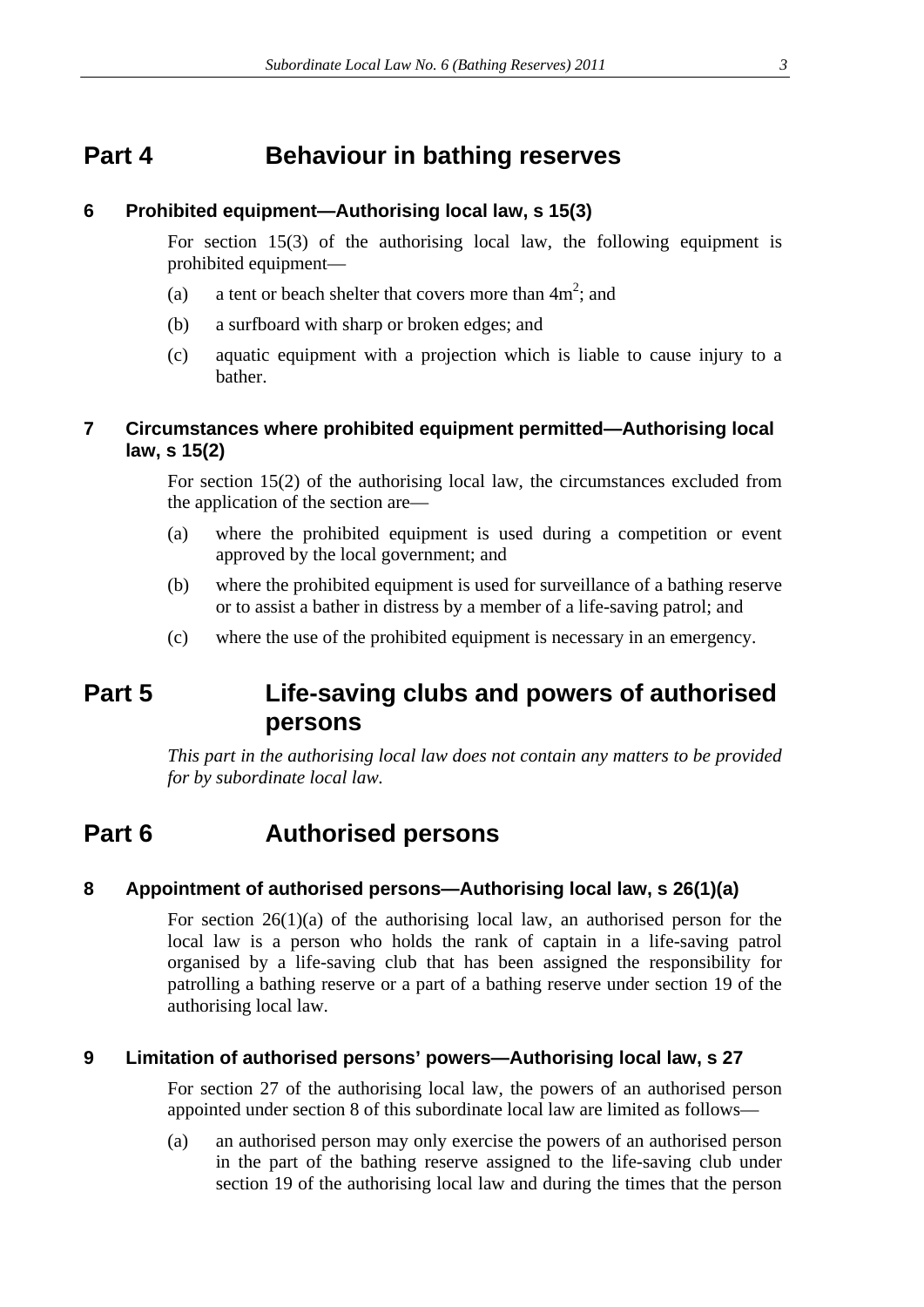is part of a life-saving patrol; and

(b) an authorised person who is a captain of a life-saving patrol may only exercise the powers under sections  $6(1)$  and  $(6)$ ,  $7(1)$  and  $(2)$ ,  $8(1)$ ,  $11(2)(c)$ , 12(3), 13(1), 18, 22(1), 23(1), 24(1), 25(2) and 35(1) and (2) of the authorising local law.

#### <span id="page-3-0"></span>**10 Conditions of office for authorised persons—Authorising local law, s 28(1)**

For section 28(1) of the authorising local law, an authorised person appointed under section 8 of this subordinate local law holds office on the condition that if there is any conflict between an authorised person appointed under section  $26(1)(b)$  of the authorising local law and an authorised person appointed under section 8 of this subordinate local law regarding the way the powers of an authorised person should be exercised under the local law, the powers shall be exercised as directed by the authorised person appointed under section 26(1)(b).

### <span id="page-3-1"></span>**Part 7 Miscellaneous**

*This part in the authorising local law does not contain any matters to be provided for by subordinate local law.*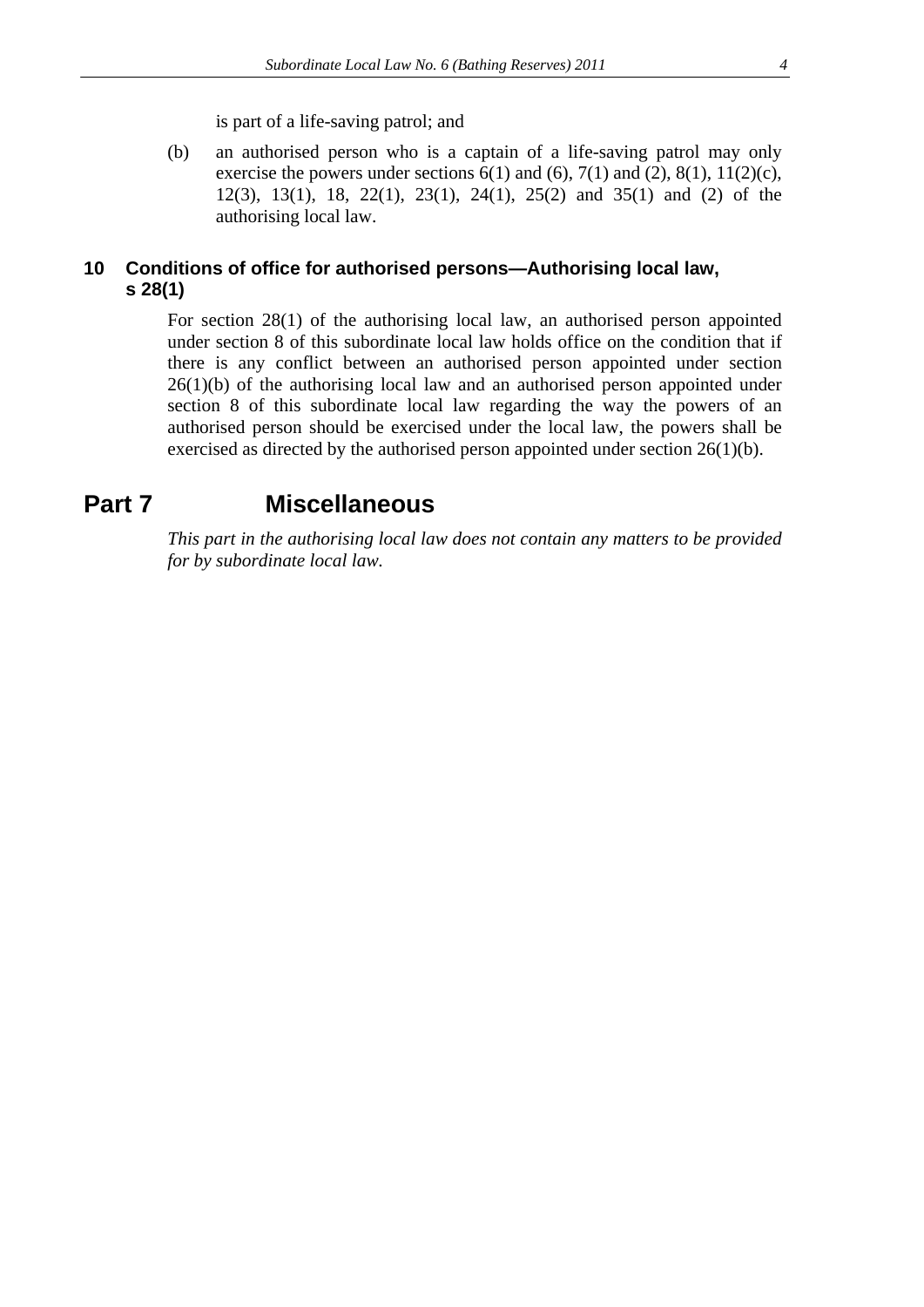# <span id="page-4-0"></span>Schedule 1 Prohibited aquatic equipment for bathing **reserves or parts of bathing reserves**

Section 5(1)

| Column 1<br>Bathing reserve or part of bathing | Column 2<br>Prohibited aquatic equipment |
|------------------------------------------------|------------------------------------------|
| reserve                                        |                                          |
| No bathing reserve mentioned                   |                                          |